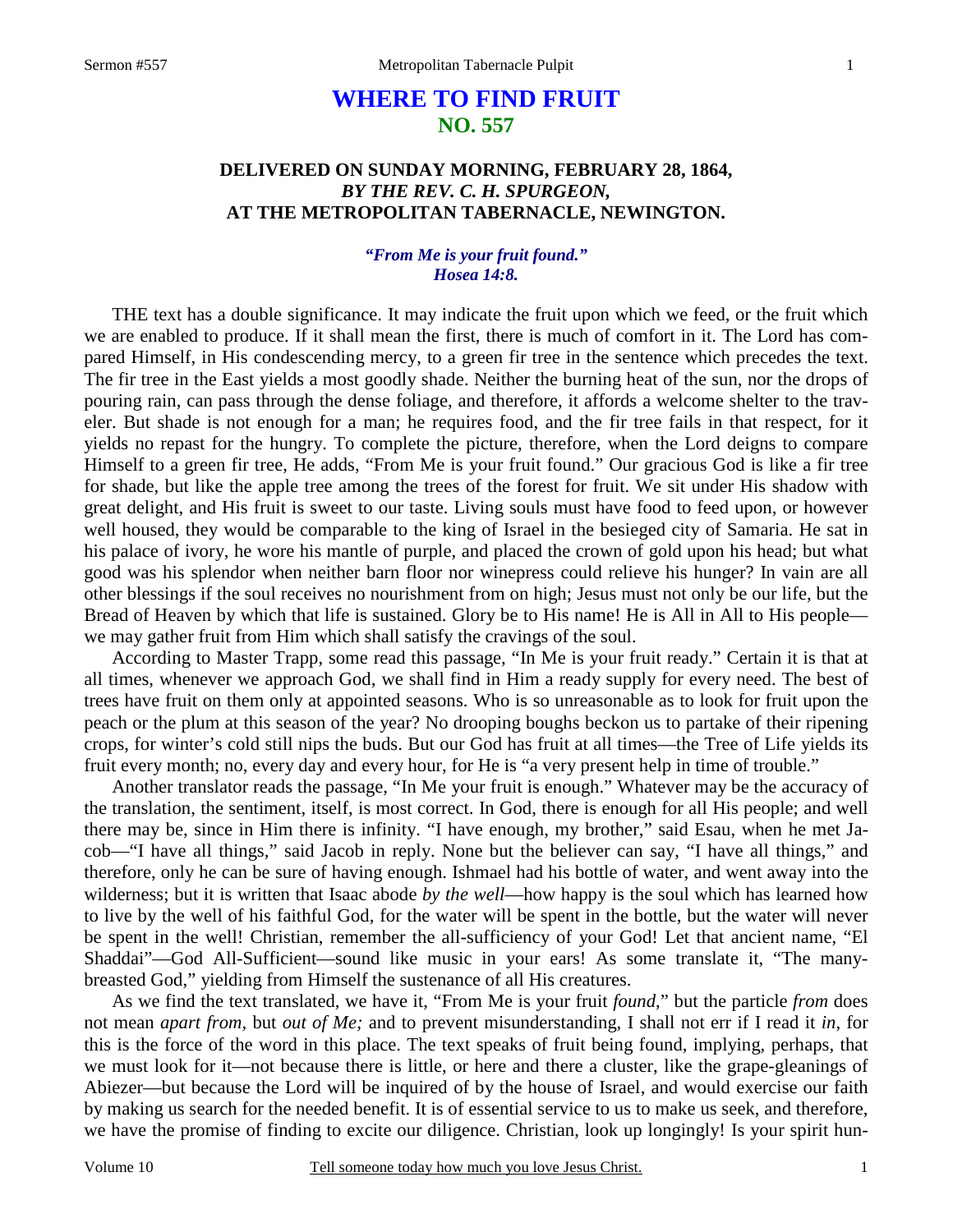gering? Look up to your God now with intense desire; come before Him with earnest, vehement pleadings, and you shall find in your God whatever your heart desires!

Mark that little word, *"your."* As if the Lord had said, "It is *yours* already; I have freely given it; it is *your* fruit. I bear it, but I bear it for you; every golden apple, every luscious cluster, I will bestow on you. You cannot ask Me for anything which I have not given you. For behold, I have given you My Son, and 'in Him dwells all the fullness of the Godhead bodily.'" Believer, have you not learned the sweet logic of the beloved disciple, "He who spared not His own Son, but delivered Him up for us all, how shall He not with Him also freely give us all things?" In the everlasting covenant, God has made over—not only all created things—but Himself unto His people. "I will be their God, and they shall be My people." "God, even our God," says the Psalmist. Is not that a delightful expression, *"Even our own God"?* And so, as God is your own, His fruit is your own! Every outgoing of power, every outflow of love is yours already. "In Him is your fruit found." Surely this word *"your"* is as a little golden cup filled with a rare cordial—he who drinks of it shall forget his misery, and remember his poverty no more. Let us not fail then, dearly beloved, to receive boldly that which is our own by covenant engagement and faithful promise. What do you need this morning? Surely, out of the "twelve manner of fruits," there shall be something which will suit your needs! Stand not back through shame or fear, but come boldly to the throne of the heavenly grace!

Thus much for the first sense of the text; but we do not intend to use the words in that interpretation this morning. We think that understanding the text the other way—"From Me is that fruit found which grace produces in you," it will be a very fitting sequel to the sermon of last Sunday morning. *(Sermon #555, Volume 10—NOTHING BUT LEAVES—read/download, by God's grace, all 63 volumes of CH Spurgeon sermons, and over 574 Spanish translations free of charge at www.spurgeongems.org.)* You will recollect we spoke upon the withering of the fig tree which mocked the Savior with its leaves, but yielded Him no fruit. There may be some who were alarmed under that sermon, and even believers who were shaken by it; such anxieties will do none of us any hurt, especially if they lead us to pant after fruitfulness. Our text, following upon the other, will direct earnest seekers where to find fruit. There are three sorts of preachers, all useful in their way, the doctrinal, the experiential, and the practical; we will try to blend the three this morning, and so handle the words *doctrinally, experientially,* and *practically*.

**I.** First. THE DOCTRINE OF THE TEXT. The doctrine of the text is twofold. First, *that the believer's fruit is his own*—it is called, "your fruit." Secondly, that though it is the believer's own, *yet it proceeds entirely from his God.*

**1.** The first doctrine is that *true fruit is a believer's own*. You will think this a very trite remark, but it is one which needs to be made in these days, for there are certain persons who talk of man as if he were not a thinking, intelligent, free agent. They forget his will, judgment, reason and affections—they leave out of their consideration everything, in fact, which constitutes the man, and then speak of the operations of grace as though they were manual works upon wood or stone. For what I can see, according to their way of talking, the grace of God might just as well have produced holiness in monkeys as in men, for men are generally represented as merely passive existences to be moved by them to gratitude, or repentance, or faith, as horses are groomed in a stable or led out to be exercised. Be it never forgotten that our God deals with men as intelligent beings, having will and reason and all the other powers which make man a responsible creature. He does not ignore our manhood when He converts us by His grace. He uses means fitted for our constitution as men, "I drew them with the cords of love, with the bands of a man."

Good works are a believer's own. It were an ill thing for him if they were not; to what could we compare him but to those dead sticks with fruits tied on them which women sell to little children? A sorry picture for a branch of Christ's vine! The believer produces fruit from his own inner self when grace has renewed him; and if his holiness were not really the outgrowth of his new heart and his renewed nature, it would be no sign of spiritual life. It is not fruit tied on us, but fruit growing out of us which proves us to be engrafted into Christ.

2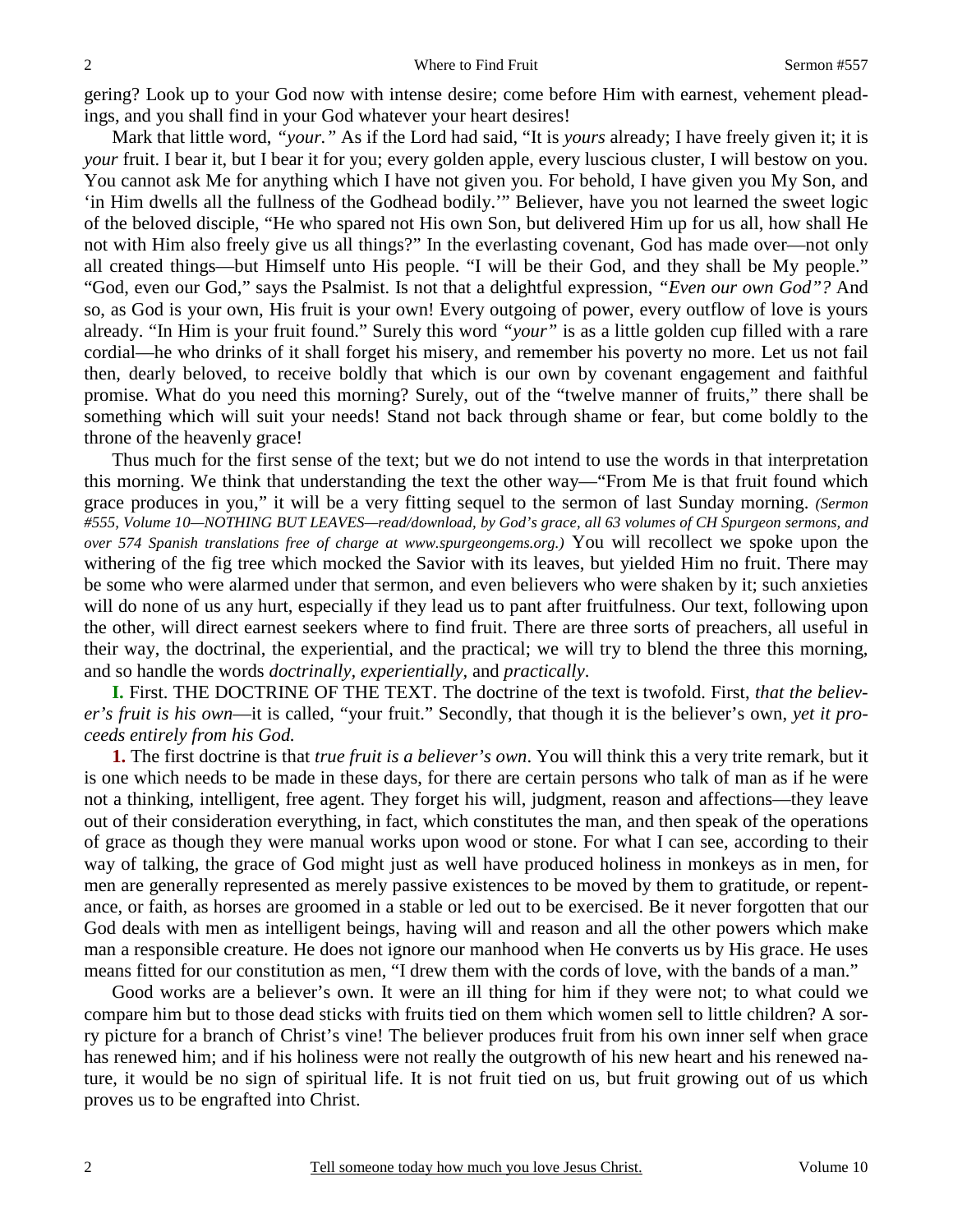#### Sermon #557 Where to Find Fruit

True fruit is the believer's own because he *wills*, through divine grace, to do good works. If I performed what looked like a good work against my will, I do not see how it could be truly a good work as far as the doer is concerned. If a man could be compelled to virtue while his heart staggered away to sin, would he not be really transgressing? There is a gracious willingness towards the right thing bestowed upon us by the Holy Spirit. No, there is not only a will to holiness, but a *desire after it.* The true Christian longs after holiness and usefulness; He hungers and thirsts to do the will of his Father who is in heaven. Like his Lord in some measure, it is to him his meat and his drink to do the will of Him who sent him. He can say, "The zeal of Your house has eaten me up." He is constrained, but mark, it is not a physical constraint, for "the love of Christ constrains us." So you see, beloved, good works are a believer's own because he is willing to do them, and desires to perform them.

They are his own, again, because *he actually does them*. The Holy Spirit does not repent, nor feed the hungry, nor clothe the naked, nor preach the gospel. He gives us grace to do all these, but we ourselves do them. If the poor are fed, it must be by these hands; if souls are edified, it must be by these lips; we do not fold our arms, and shut our mouths, and then bring forth fruit unto God. We do not find ourselves taken up by the hair of our head as the prophet Habakkuk was said to have been, according to the Apocrypha, and so carried away whether we will or not, to perform a deed of charity. All glory be to the Holy Spirit, but He is not glorified by making Him appear to be a physical force instead of the great spiritual worker. We do, my brethren, bring forth fruit which is properly our own when we consider ways of usefulness, meditate methods of working, plan designs of good, act out deeds of mercy, persevere in labor, and continue in service before God.

I will tell you why I am absolutely sure a believer's works are his own, namely, because he grieves over them. The best works he ever performs he feels are his own because they are imperfect. If there is anything good in them, he ascribes it wholly to the fact that they proceeded from God; but, inasmuch as there is something imperfect in them, he is obliged to say, "Ah, yes, this is *my* fruit. If it had been God's fruit, independent of me, it would have been *perfect;* but inasmuch as it is *imperfect,* I am compelled to see that I had a hand in it. The stream was clear enough as it came from the fountain, but flowing through the wooden spout of *my* nature, it is become, in some measure, defiled, and so far at least, is mine."

Dear friends, the whole analogy of fruit bearing must show to you that the Christian does bring forth fruit unto God—real fruit from his inner self; and if any of you think that you are going to attain to holiness by simply being passive, you are wonderfully mistaken! If you imagine you will be a pilgrim by sitting down at the wicket gate, or be carried in a sedan chair to glory, you will find yourselves left behind; no, we must fight if we would win! We must travel if we would reach the Celestial City! We must wrestle and fight and *pray*. The Word of God does say, "It is God who works in us to will and to do of His own good pleasure," but it does not stop there, it bids us for this very reason, "Work out our own salvation with fear and trembling." The passive first, but then the *active!* We must lie as dead at Jehovah's feet to be quickened, but being quickened, what then? Why then we walk in holiness, and in the fear of God! We are first of all made trees of the Lord's right-hand planting, and we receive grace from Him; and then, through His grace, we ourselves do really bring forth fruit. The truth of God is clear enough—prove by your energetic strivings that you understand it!

**2.** The essential part of the doctrine lies here—that *all a believer's fruit proceeds from his God* and that, in several senses, from *the divine purpose*. If you are holy, it is because He has called you to holiness. If you have good works they come to you, according to the word of the apostle concerning good works, "Which God has before ordained that we should walk in them." When you see a costly vase, which is the admiration of all eyes, you know that whatever of beauty there is in that vessel was originally in the artist's plan. If you have examined his sketches, you have seen every elegant line, and every graceful figure. Even so, beloved, if you have been sanctified, it is according to the eternal design which was settled in God's grace and wisdom before the skies were formed!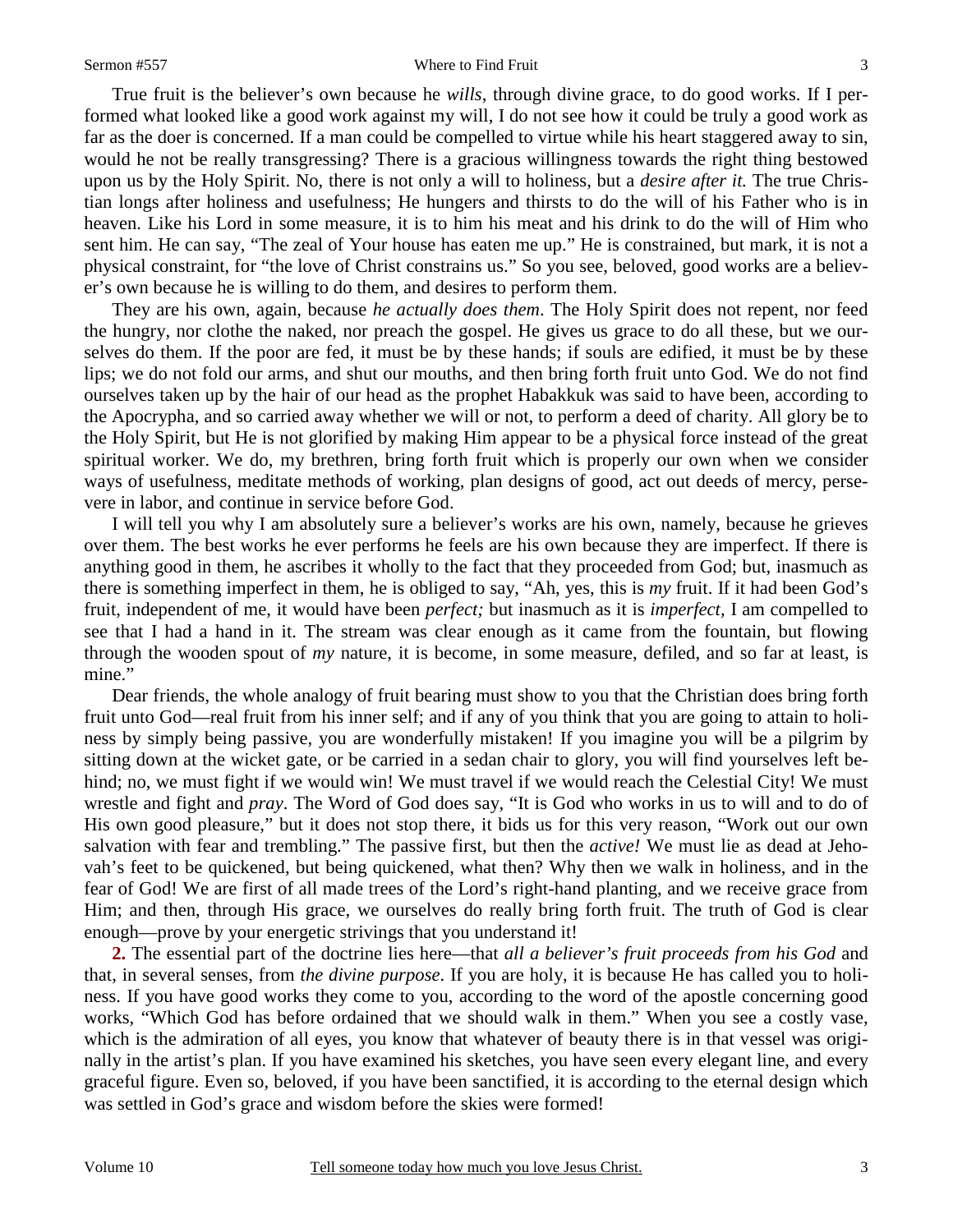All our fruit springs from our God as to *calling*. You were dead in trespasses and sins. There were no good works in you by nature, and there never would have been, except that He, who commanded the light to shine out of darkness, has shined in your heart to give you the knowledge of God, and then, to turn you from dead works to serve the living and true God. You owe everything to your calling. The tree which is loaded with fruit owes its fruit, first of all, to its having been chosen to be in the garden, and next, to its having been planted there. In our case, had we been left to grow in the wide wilderness, we would have brought forth no fruit unto God; but He took us up out of the place of barrenness, and put us in the rich soil which Jesus had watered with His own bloody sweat, and therefore, we bring forth fruit.

Our fruit is found from God as to *union*. The fruit of the branch is really traceable to the root. Cut the connection, and the branch dies, and no fruit is hereafter produced. By virtue of our union with Christ, we bring forth fruit. Every branch of grapes has been, first, in the root, it has passed through the stem, and flowed through the sap vessels, and fashioned itself externally into fruit, but it was *first* internal in the *stem;* so also every good work was *first in Christ,* and then was brought forth in us. O Christian, prize this precious doctrine of union to Christ! Hold it firmly because it is the source of every atom of fruitfulness which you can ever hope to know. If you were not joined to Jesus Christ, no fruit could ever be in you!

Our fruit comes from God and from God alone, as to *providence*. When the dewdrops fall from heaven, each one may whisper to the tree and say, "From me is your fruit found." When the cloud looks down from on high, and is about to distil its liquid treasure, it may thunder to the earth beneath, "From me is your fruit found." And the bright sun, above all others, as he paints the cheek of the apple, or swells the berries of the cluster, may well say to all the trees of the garden, "From me is your fruit found." The fruit owes much to the root—that is essential to fruitfulness—but it owes very much, also, to external care. Beloved, how much we owe to God's grace in providence! We are great debtors to His common providences, in that He makes all things work together for good. But His grace-providence, in which He provides us constantly with quickening, teaching, correction, consolation, strength, or whatever else we need—to this, we owe our all of usefulness or virtue!

Our fruit is found in God as to the matter of *farming*. The knife which the gardener takes from his pocket might talk to the tree and say, "Much of your fruit is found in me; you would not yield such an abundance if it were not for my sharp edge. I make you bleed a little, as I take away your superfluous shoots, but you had not such goodly clusters if it were not for me." So is it, Christian, with that pruning which the Lord gives to you. "My Father is the vinedresser. Every branch in Me that bears not fruit, He takes away: and every branch that bears fruit, He purges it, that it may bring forth more fruit."

Thus, the text may be read in very many ways. They will all come to one—that we have nothing, except as we receive it from above. "What have you which you have not received?" I may say, to conclude this head, that all our fruit is found in God, because He will, having been the Author of it, get all the glory of it. Of all our spiritual life, He shall have the praise, for it is all due to Him, and if He gives us a crown at the last, we will cast it at His feet.

Brethren, you know this doctrine well enough without my enlarging upon it; you know how constantly Scripture teaches us that we can do nothing without Christ. We can sin; we can ruin our own souls; we can bring forth the apples of Sodom, and the grapes of Gomorrah—but anything which is lovely, and honest, and of good repute must come from Him who is glorious in working. You have no question or quibble about this. "You has He quickened." You trace your life to Him; He quickens you day by day; you owe the *continuance* of your life to Him; you know as a matter of doctrine that, "In Him we live and move and have our being," and that, "Every good gift and every perfect gift is from above." I need not confirm this doctrine—no argument is required. You have never erred from the truth in this respect. You could not be Christians if you did, for I hold this to be a fundamental truth, in all godliness, that salvation from first to last is of the Lord! Salvation is not of yourselves. It is the gift of God. Let us heartily praise Him whose workmanship we are!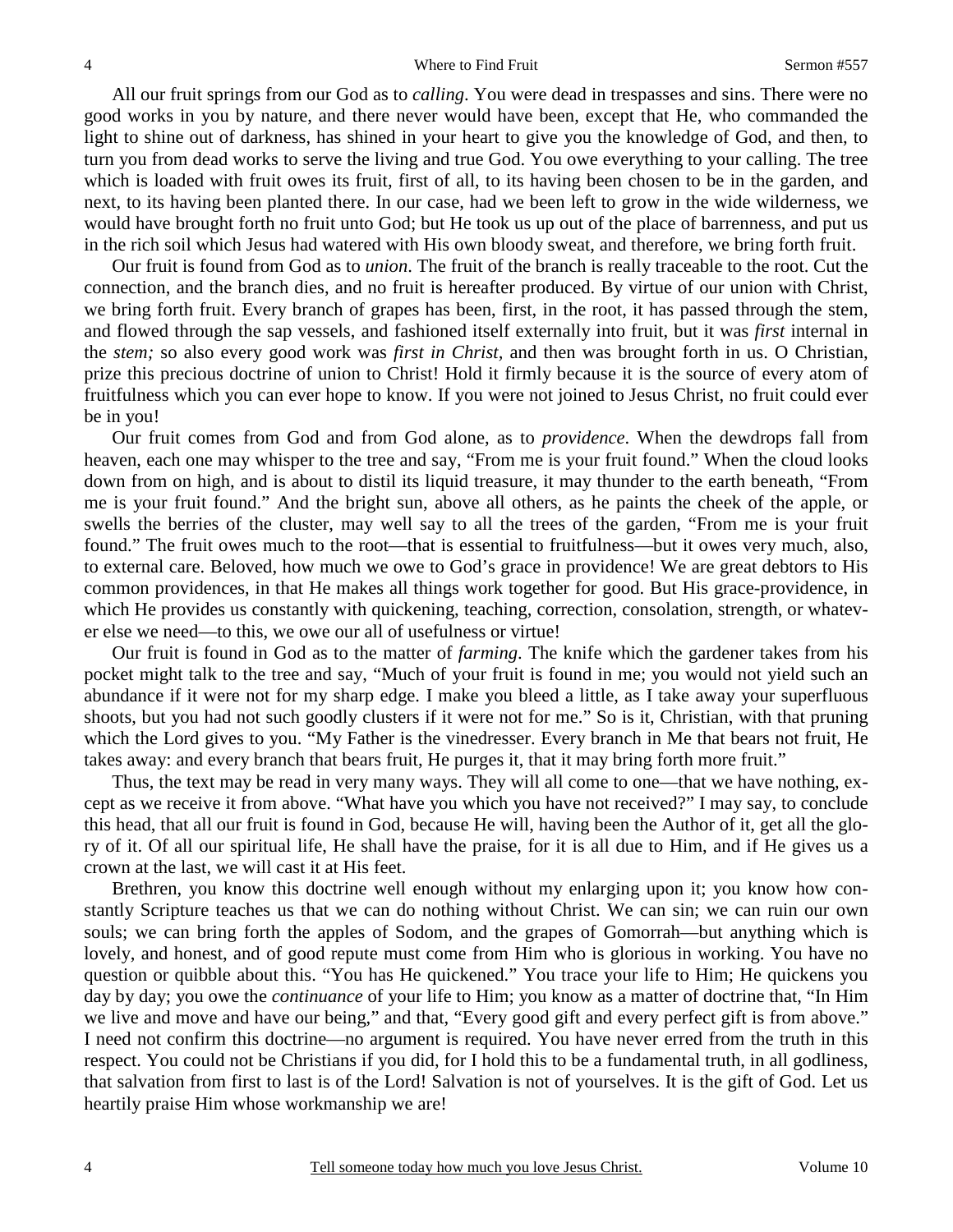**II.** We come now to THE EXPERIENCE. Experientially, we have proof that all our fruit is in God. Let me remind you of your experience when you were the servants of the flesh. What fruit had you in those days? What repentance did your natural mind bring forth? What faith in Christ did your unrenewed soul ever beget or foster? What love to God ever stirred your carnal heart? What affection for the brotherhood possessed your alienated spirit? You must say that, at that time, you were without God, and without hope, and certainly without fruit. "What fruit had you then in those things whereof you are now ashamed?" A painful remembrance of your former state compels you to feel the truth of the Lord's Word, "In Me is your fruit found."

Again, when the law began to work in your heart, and you were in a state of bondage, having enough of the light of God to see your darkness, and enough of life to mourn your death—what fruit had you, then, when you were under the law? The law told you what you should do—did it enable you to do anything? The Ten Commandments set before you a perfect rule—but was it not "weak through the flesh"? You had a very clear perception of the justice and righteousness of God—did the perception reconcile you to justice or to holiness? Let me ask you, did the law of God ever make you love Him? Did the awakenings of your conscience, which proceeded from it, ever lead you to trust in Jesus Christ? They may have been overruled to this purpose, but the law works wrath, and as long as you were under it, it rather produced sin in you than righteousness! Such was Paul's experience, "When the commandment came, sin revived and I died, for I had not known lust, except the law had said, You shall not covet." As a child might never care to run into the street, but being told not to do it, he straightway does it by reason of the perversity of his nature—just so it is with us by nature; the forbidden thing our flesh lusts after. All the enmity of carnal nature is provoked to yet greater sin by the law. That which should have been a bit, becomes a spur. Cold water quenches fire, and yet, when poured on lime, produces a vehement heat. So the law acts contrary to its own nature by reason of the depravity of the human heart. Thus were you, my brethren, led by a very sorrowful experience to feel that from Christ must come your fruit; for none could be produced by the efforts of the flesh backed up by the most earnest resolution and most devout prayer, and driven onward by the whip of the law.

A sweeter experience has proved this to you. When did you begin to bear fruit? It was when you came to Christ, and cast yourselves on the great atonement, and rested on the finished righteousness. Ah, what fruit you had then! Do you remember those early days? Did not your faith, and love, and zeal, form a garden of nuts, an orchard of pomegranates with pleasant fruits? Then, indeed, the vine flourished! The tender grape appeared, the pomegranates budded forth, and the beds of spices gave forth their smell. Have you declined since then? Even if you have, I charge you to remember that time of love! Jesus remembers it, for He says, "I remember you, the kindness of your youth, the love of your espousals, when you went after Me into the wilderness." He recollects that time of the singing of birds, when the voice of the turtle was heard in your land. Would God this were with you forever! *He* has not forgotten it—do not *you* forget it—but seek to enjoy it still. Your fruit began, you know it did, when you came to Jesus Christ!

My beloved, when have you been the most fruitless? This is another part of experience. Has not it been when you have lived farthest from the Lord Jesus Christ, when you have slackened in prayer, when you have departed somewhat from the simplicity of your faith, when your graces engrossed your attention instead of your Lord, when you said, "My mountain stands firm, I shall never be moved," and forgot where your strength lies? Has not it been, then, that your fruit has ceased? Some of us know that we have nothing out of Christ by terrible soul-emptying, and humbling of heart before the Lord. Brethren, it is no pleasant thing to be clean emptied out; but such times have happened to some of us, when we have felt that if one prayer would save us, if the Holy Spirit did not aid us, we were damned; if one good thought would take us to heaven, we could not reach it; the vileness of our heart has been so clear before our eyes, that had not it been that there was a mighty God to trust, we would have given up in despair—

> *"How seldom do I rise to God, Or taste the joys above!*

5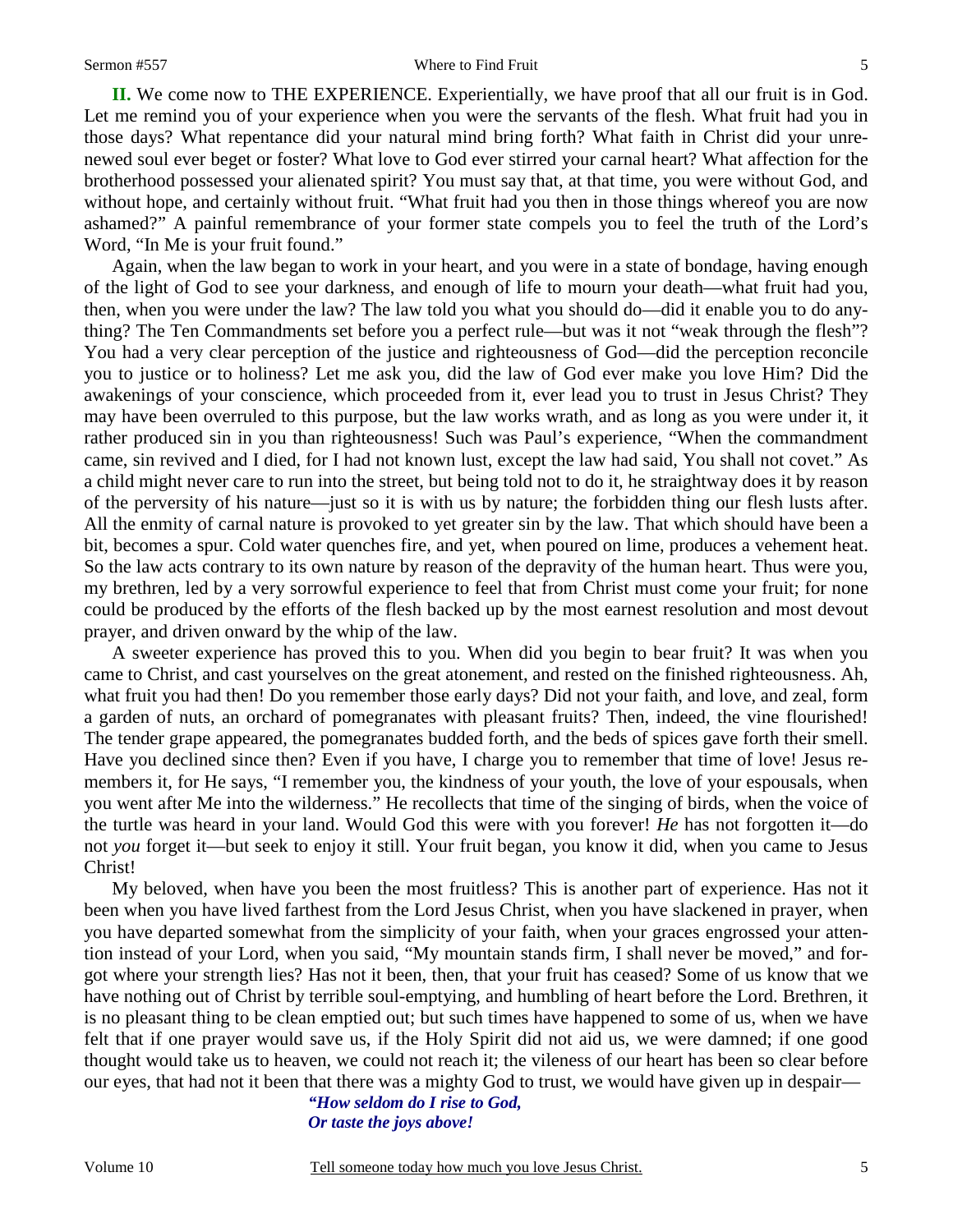*Corruption presses down my faith, And chills my flaming love. When smiling mercy courts my soul With all its heavenly charms, This stubborn, this relentless thing, Would thrust it from my arms!"* 

In such seasons, we do well to cry, "Quicken You me, O Lord, according to Your Word." Then you feel that to will is present with you, but how to perform that which is good, you find not. It is a very easy thing for me to exhort you, but sometimes I do not find it very easy to do *myself* what I exhort *you* to do; and there are times with us, dear friends, when, though we know our interest in Christ, we are wretched under a deep sense of the creature's fickleness, sinfulness, and death. Our moan is, "O wretched man that I am! Who shall deliver me from the body of this death?" When you have seen the utter emptiness of all creature confidence, then you have been able to say, "From Him all my fruit *must* be found, for no fruit can ever come from *me*."

We shall find from Scripture, I am sure, and let our past experience confirm it, that the more we depend upon the grace of God in Christ Jesus, and wait upon the Holy Spirit, pleading that His influences may operate in our hearts, the more we shall bring forth fruit unto God. If I could bear fruit without my God, I would loathe the accursed thing, for it would be the fruit of *pride*—the fruit of an arrogant setting up of one's self in independence of the Creator! No, the Lord deliver us from all faith, all hope, all love which does not spring from Himself! May we have none of our own manufactured graces about us; may we have nothing but that which is minted in heaven, and is therefore made of the pure metal. May we have no grace, pray no prayer, do no works, serve God in nothing except as we depend upon His strength and receive His Spirit! Any experience which comes short of a knowledge that we must get all from God, is a deceiving experience. But if you have been brought to find everything in Him, beloved, this is a mark of a child of God. Cultivate a spirit of deep humiliation before the Most High; seek to know more of your nothingness, and to prove more the omnipotence of the eternal God. There are two books I have tried to read, but I have not got through the first page yet. The first is the book of my own ignorance, and emptiness, and nothingness—what a great book is that! It will take us all our lives to read it, and I question whether Methuselah ever got to the last page. There is another book I must read, or else the first volume will drive me mad—it is the book of God's all-sufficiency. I have not got through the first word of that, much less the first page, but reading the two together, I would spend all my days. This is heaven's own literature, the wisdom which comes from above. Less than nothing I can boast, and yet, "I can do all things through Christ which strengthens me." Having nothing, yet possessing all things! "Black as the tents of Kedar," yet fair as the curtains of Solomon—dark as hell's most profound night, and yet, "Fair as the moon, clear as the sun, and terrible as an army with banners!"

**III.** We now arrive at the PRACTICAL POINT.

**1.** First then, dear friends, *let us look to Jesus Christ for fruit in the same way in which we first looked to Him for shade.* That sounds like something you have heard a great many times before. Very well, but have you really understood it? To give an illustration—you need to overcome an angry temper! You are given to outbursts of passion—you try to overcome that. How do you begin? It is very possible there are even believers here who have never tried the right way. How did I get salvation? I came to Jesus just as I was, and I trusted Him to save me. Can I kill my angry temper in the same way? It is the *only* way in which I can ever kill it! I must go to Christ with it, and say to Him, "Lord, I trust You to deliver me from it." This is the only deathblow it will ever receive. Are you covetous? Do you feel the world entangle you? You may struggle against this evil as long as you like, but if it is your besetting sin, you will never be delivered from it in any way but the cross. Take it to Christ. Tell Him, "Lord, I have trusted You, and Your name is Jesus—'You shall call His name, Jesus, for He shall save His people from their sins'—Lord, this is one of my sins. Save me from it!" Do not take Jesus Christ with the blood only, and without the water—that is to have only half a Christ! Pray to be forgiven, but ask also to be *sanctified*. Sing with Toplady—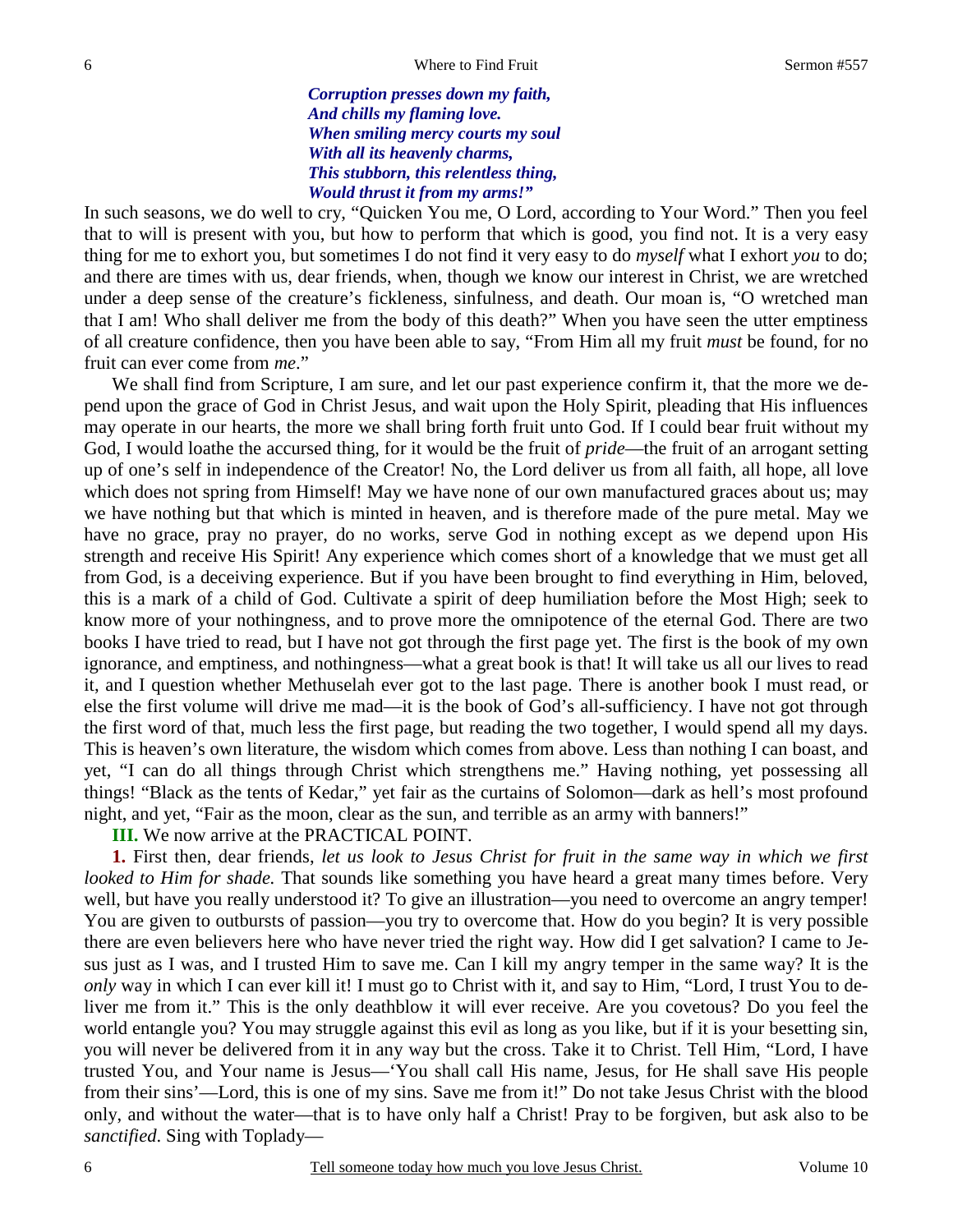7

*"Let the water and the blood, From Your riven side which flowed, Be of sin the double cure, Cleanse me from its guilt and power."* 

I know what some of you do. You go to Christ for forgiveness and then you go to the law for power to fight your sins. "O foolish Galatians, who has bewitched you, that you should not obey the truth? Tell me, did you receive faith by the law, or by the operation of grace? Are you so foolish? Having begun in the Spirit, are you now made perfect by the flesh?"

The only weapon to fight sin with is the spear which pierced Christ's side! Nothing can kill the viperous brood of hell but drops of Jesus' precious blood! Take your sins to Christ's cross, sir, for the old man can only be crucified *there*—we are crucified *with Him*—we are buried *with Him*. If I am dead to the world, I must be dead with Him, and if I rise again to newness of life, I must rise in Him. Ordinances are nothing without Christ as means of mortification; baptism is nothing, except as we are buried with Him in baptism unto death; The Lord's Supper is nothing, except as we eat His flesh, and drink His blood, and have communion with Him. And your prayers, and your repentances, and your tears—the whole of them put together—are not worth a penny apart from Him! Every flower which grows in your garden will wither, and the sooner it is blasted and withered, the better for you—only the Rose of Sharon will bloom in heaven! "None but Jesus can do helpless sinners good," or helpless *saints* either; you must overcome by the blood of the Lamb.

**2.** Another practical observation is this—*let us cultivate those graces most which bring us most to Christ, for these will be the most fruitful.* Let me look well to my faith; let me see that I keep it purely stayed on Him, having no supplementary confidence, but resting wholly and absolutely upon the finished work of my Lord. Let me see to my love; let my Lord be to me altogether lovely; Lord, help me to sing, "My beloved is mine, and I am His." Sometimes graciously enable me to sing, "He brought me to the banqueting house, and His banner over me was love. His left hand is under my head, and His right hand does embrace me." Faith and love are the great fruit-bearers. A gardener says, "There is such-andsuch a twig, I must not cut that off because it is to the young wood that I am looking for my summer fruits." So he takes care of it. There is, believer, a growing faith and growing love to which you must look as the fruit-bearing shoots, because they pre-eminently link your soul to Christ, and most evidently have communion with Him. Cultivate those things which lead you most to Him!

**3.** A third practical piece of advice. *Be most in those engagements which you have experientially proven to draw you nearest to Christ,* because it is from Him that all your fruits proceed. Any holy exercise, which will bring you to Him, will help you to bear fruit. Do you find prayer the channel of Jesus' manifestations? Do you find yourself profited in the public means of grace? Is it the breaking of bread which we love to celebrate every Sunday, which is most precious to you? If so, wherever Jesus Christ lays bare His heart to you, there be found; and if there is any one means of grace which has been more rich to you than another, use it with the greatest perseverance! Use them all, dear friends, do not neglect any, but especially use those most which bring you nearest to your Lord!

**4.** Lastly, let none of us—whether we are the Lord's people or not—let none of us ever insult Christ by thinking that we are to bring fruit to Him as a recommendation to His love. "From Me is your fruit found." Now, there may be some saint here who has lost his evidences, and he dares not approach the throne of grace as he used to, because, he says, "I have sinned—I must produce fresh fruit before I dare come." My dear friend! My dear friend! Bring fruit to Christ? How can you talk in so legal a fashion? All the fruit you will ever have, you must first get *from* Him! Come to Him as you are, and get your fruit out of Him. Never suppose that you must bring Christ a present or else you must not go to Him. He does not want your money! If He takes it, He will give it back to you in your sack's mouth; He will receive your fruit as an *offering*, but never as a reconciliation!

There are those here this morning who are not converted as yet. They are saying, "I dare not seek the Lord, I dare not trust Christ. I know the gospel is—trust Christ and you are saved. He that believes on